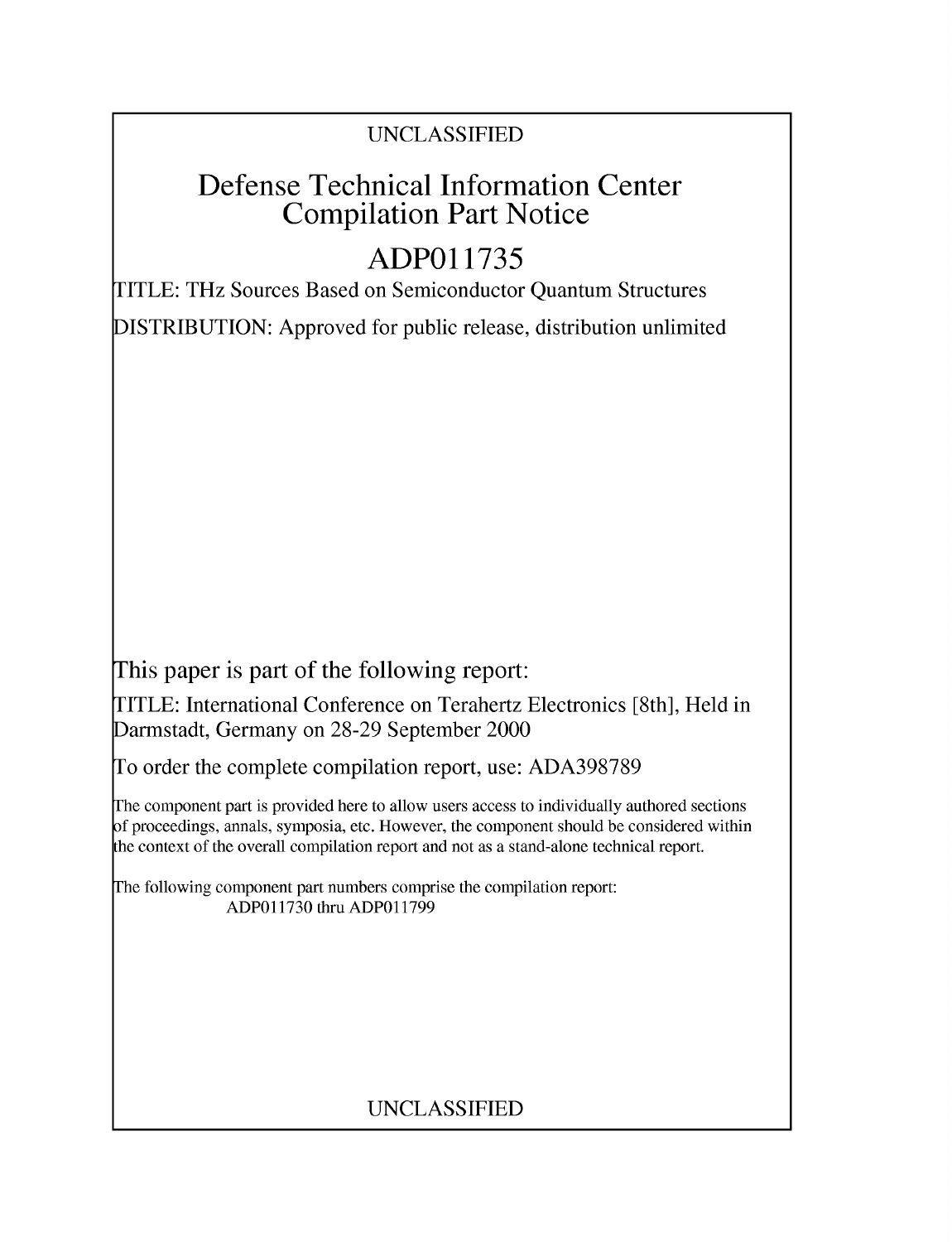# THz Sources Based on Semiconductor Quantum **Structures**

K. Unterrainer, J. Ulrich, R. Zobl, G. Strasser, and E. Gornik

emission from semiconductor quantum structures. THz emission from parabolically graded AIGaAs/GaAs quantum<br>we studied the electroluminescence from two different wells driven by an in-plane electric field has been measured. We have analyzed the grating coupled radiation in the structures. The first structure is a parabolically graded<br>temperature range from 20 K to 240 K. The peak emission quantum well and the second one is a quantum cascade temperature range from 20 K to 240 K. The peak emission quantum corresponds to the intersubband plasmon in the parabolic structure. corresponds to the intersubband plasmon in the parabolic potential. From a quantum cascade structure we observe spontaneous THz emission, based on carrier injection into II. THZ EMISSION FROM PARABOLIC QUANTUM WELLS the excited state of a **26** nm quantum well. We have measured luminescence at a photon energy of 17.3 meV with Parabolic quantum wells are promising candidates for

sources emitting in the far-infrared wavelength region observed at only one frequency. This is the harmonic<br>several concepts have been pursued. A far-infrared laser oscillator frequency solely determined by the width and based on radiative transitions of holes in p-doped the energetic depth of the quantum well. These Germanium between Landau levels was demonstrated /1/. observations confirmed the validity of the generalized Sources operating without a magnetic field can be Kohn theorem [7] in parabolic quantum wells, stating that constructed employing intersubband transitions in long wavelength radiation (as compared to the width of

has been observed in parabolic quantum wells /2/, in *Abstract* – We present a study on spontaneous THz superlattices /3/, and more recently in quantum cascade emission from semiconductor quantum structures. THz structures /4.5/.

a full linewidth at half maximum of 1.3 meV. THz sources operating above liquid nitrogen temperature, because their emission frequency is independent of the I. INTRODUCTION electron distribution and concentration in the well. In absorption and emission spectroscopy [6], coupling For the development of electrically driven semiconductor<br>sources emitting in the far-infrared wavelength region<br>observed at only one frequency. This is the harmonic oscillator frequency, solely determined by the width and heterostructures. THz intersubband electroluminescence the well) only couples to the center of mass co-ordinate



Fig.l: a) Self-consistent calculation of the band diagram of the 140 nm well. The horizontal lines denominate the energy levels in the graded part of the well. b) Device geometry of the 140 nm well sample.

of an electron system confined in a parabolic potential.

Austria. energetic well depth. The samples were grown by molecular beam epitaxy using a digital alloy technique.

K. Unterrainer, J. Ulrich, and R. Zobl are with the Institut für Festkörperelektronik, G. Strasser and E. Gomik are with the Two samples were examined: one with 140 nm, the other<br>Festkörperelektronik, G. Strasser and E. Gomik are with the Two samples were examined: one with 160 nm, the Mikrostrukturzentrum, Technische Universität Wien, A-1040 Wien,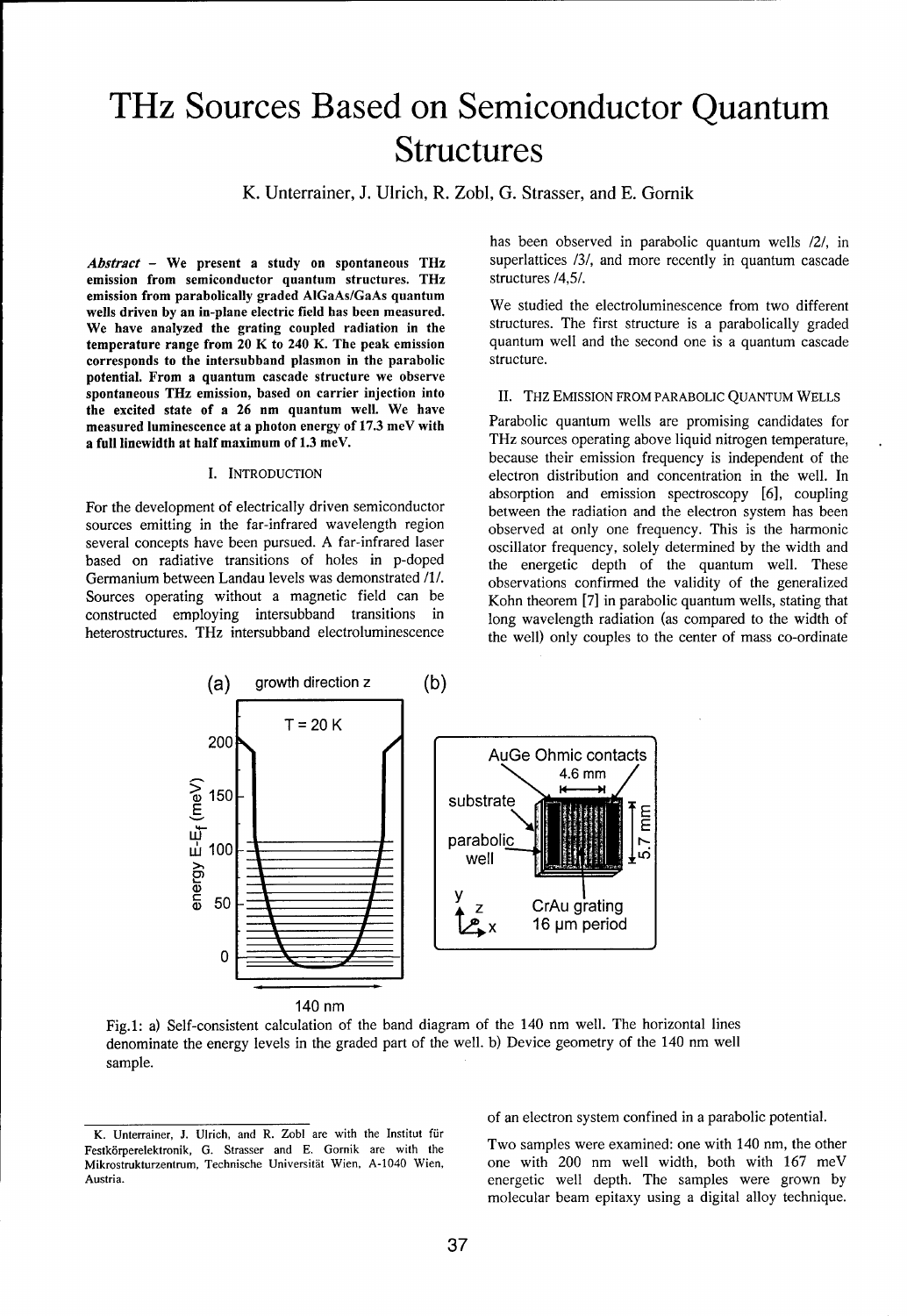The electron concentration in both wells was determined show a 20 K emission peak at 9.8 meV (calculated as 8.4 by Hall measurements. In the 140 nm well, the electron meV) that is slightly shifted to lower energies  $(9.1 \$ by Hall measurements. In the 140 nm well, the electron meV) that is slightly shifted to lower energies (9.1 meV), concentration varies from 3.8x10<sup>11</sup> cm<sup>-2</sup> at 20 K to as the temperature is raised up to 240 K. The full w concentration varies from  $3.8 \times 10^{11}$  cm<sup>-2</sup> at 20 K to as the temperature is raised up to 240 K. The full width at half maximum of the emission line of both samples  $5.1x10^{11}$  cm<sup>-2</sup> at 240 K. In the 200 nm well, the corresponding values are  $2.7 \times 10^{11}$  cm<sup>-2</sup> at 20 K, meV in the high temperature regime (T > 100 K) /8/.  $3.4x10^{11}$  cm<sup>-2</sup> at 240 K. The energy band diagram of the 140 nm well is displayed in Fig. 1a.  $III.$  TERAHERTZ-ELECTROLUMINESCENCE IN A QUANTUM

Fig. 1b shows the device geometry schematically. The CASCADE STRUCTURE wells are contacted with two AuGe Ohmic contact Investigations of intersubband electroluminescence stripes. In order to couple out the intersubband radiation,  $\frac{13,4,5}{\sqrt{34}}$  have been performed aiming at an electrically that is polarized with its electrical field perpendicular to driven coherent terahertz emitter based on intersubband the layers, a metallic CrAu grating of 16  $\mu$ m (50  $\mu$ m) period, with its stripes parallel to the contacts, was quantum cascade laser has been demonstrated by Faist et



and b) of the 140 nm well sample for various electric field across the structure. temperatures as indicated. The spectra of the two highest temperatures in (b) are shown enlarged by a factor of five.

We measured the electroluminescence of the parabolic quantum wells using a Fourier-transform infrared<br>spectrometer in the step scan mode with a spectral<br>resolution of 0.5 meV. The sample was mounted on the<br>cold finger of a helium-flow cryostat. The emitted<br>radiation was coll spectrometer in the step scan mode with a spectral resolution of 0.5 meV. The sample was mounted on the cold finger of a helium-flow cryostat. The emitted  $\frac{50}{9}$  100 radiation was collected by an off-axis parabolic mirror with an  $f/2$  aperture, transmitted through the  $\begin{bmatrix} 1 & 2 \\ 3 & 50 \end{bmatrix}$ spectrometer, and then focussed on a helium cooled Si $50 \mid .50 \text{ nm}$ bolometer. The whole beam path was purged with dry nitrogen gas to minimize the far-infrared absorption by growth direction water vapor. The electron gas in the well was excited by Fig. 3: Part of the band structure of a quantum cascade application of a pulsed electric field between the Ohmic structure designed for emission of terahertz radiation. It contacts at a frequency of 411 Hz and 50 % duty cycle. A has been calculated by selfconsistently solving lock-in amplifier was employed to detect the bolometer Schrödinger's and Poisson's equation. signal.

In Fig. 2a, spectra of the 200 nm well at various temperatures are displayed. The peak emission is The layer system is grown by molecular beam epitaxy on observed at a photon energy of 6.6 meV for all an n+ doped substrate that is used as the electrical bottom temperatures. This value corresponds to the harmonic contact. One sample  $(1300 \mu m \times 250 \mu m)$  was prepared oscillator energy, calculated from the well dimensions as with a 16  $\mu$ m period Au-grating on top that serves as the 6.0 meV. In agreement with the generalized Kohn electrical top contact and as the optical outcoupler at the theorem, the emission energy is unaltered by the same time. In a second sample with a larger period temperature-induced variation of the electron distribution grating  $(50 \text{ }\mu\text{m})$  the layer system was removed between

ranges from 1 meV at low temperatures  $(T < 100 K)$  to 2

transitions. In the mid-infrared wavelength region a evaporated between the contacts.<br>al. /9/. We are trying to downscale the concept for emission of radiation with a photon energy below the (a) 200 nm well sample **(b)** 140 nm well sample LO-phonon energy in GaAs **(36** meV). In that case, the upper state lifetime is not limited by LO-phonon scattering.

Our structure is made up of 50 periods of a chirped  $\overline{40K}$  Al<sub>0.15</sub>Ga<sub>0</sub> 85As/GaAs superlattice, as seen in Fig. 3. The **20 K a** 60 K **radiative transition occurs in the widest** (26 nm) quantum<br> **40 K A**  $\overline{40 \text{ K}}$  **a**  $\overline{100 \text{ K}}$  **a 100 K a 100 K a 100 A 1 a** appropriate electric field (22 mV/period) **140 K**<br> **80 K**<br> **14 <b>K**<br> **14 <b>K**<br> **14 K**<br> **14 K**<br> **14 K**<br> **14 K**<br> **14 K**<br> **14 K**<br> **14 K**<br> **14 K**<br> **14 K**<br> **14 C**<br> **14 C**<br> **14** <br> **14** <br> **14** <br> **14** <br> **14** <br> **14** <br> **14** <br> **14** <br> **14** <br> **14** <br> **14** <br>  $\overline{100}$  K  $\overline{10}$   $\overline{100}$  K  $\overline{100}$  K  $\overline{100}$  K  $\overline{100}$  K  $\overline{100}$  K  $\overline{100}$  K  $\overline{100}$  K  $\overline{100}$  K  $\overline{100}$  K  $\overline{100}$  K  $\overline{100}$  K  $\overline{100}$  K  $\overline{100}$  K  $\overline{100}$  K  $\overline{100}$  K  $\over$ 140 K **200 K transition well.** The electrons escape from the ground **160 K**  $\left|\left|\left|\left|\left|\left|\right|\right|\right|\right|\right|$  state  $(E_1)$  via fast resonant tunneling whereas tunneling  $\left|E_2\right|$  and  $E_3$  form  $E_4$  devents and is inhibited by the minima of the from E<sub>2</sub> downstream is inhibited by the minigap of the adjacent injector. The second miniband at the operation  $\frac{200 \text{ K}}{10}$   $\frac{240 \text{ K}}{20}$   $\frac{240 \text{ K}}{20}$   $\frac{240 \text{ K}}{30}$   $\frac{240 \text{ K}}{30}$   $\frac{240 \text{ K}}{30}$   $p_{\text{photon energy (meV)}}$  bias is Wannier-Stark localized and does not contribute to carrier transport. The two center wells of the injector are Fig. 2: Emission spectra a) of the 200 nm well sample lightly doped (n =  $1x10^{16}$  cm<sup>-3</sup>) to insure a constant



in the well. The spectra of the  $140$  nm well in Fig. 2b the Au-stripes by reactive ion etching, leaving 7 ridges of